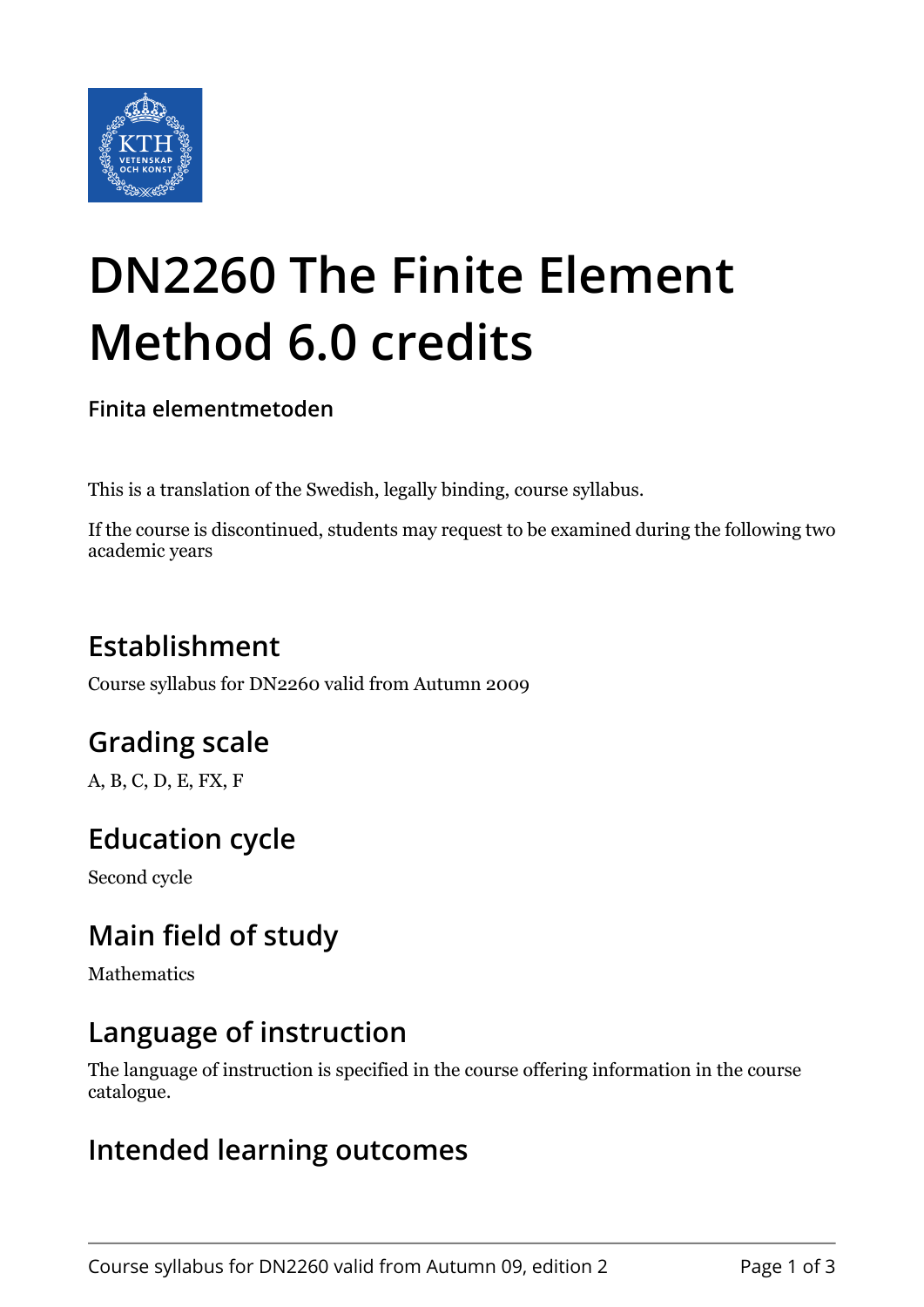Basic laws of nature are typically expressed in the form of partial differential equations (PDE), such as Navier's equations of elasticity, Maxwell's equations of electromagnetics, Navier-Stokes equations of fluid flow, and Schrödinger's equations of quantum mechanics. The Finite element method (FEM) has emerged as a universal tool for the computational solution of PDEs with a multitude of applications in engineering and science. Adaptivity is an important computational technology where the FEM algorithm is automatically tailored to compute a user specified output of interest to a chosen accuracy, to a minimal computational cost.

This FEM course aims to provide the student both with theoretical and practical skills, including the ability to formulate and implement adaptive FEM algorithms for an important family of PDEs.

The theoretical part of this course deals mainly with scalar linear PDE, for which the student should be able to:

- derive the weak formulation.
- formulate a corresponding FEM approximation.
- estimate the stability of a given linear PDE and it's FEM approximation.
- derive a priori and a posteriori error estimates in the energy norm, the L2-norm, and linear functionals of the solution.
- state and use the Lax-Milgram theorem for a given variational problem.

In the practical part of the course the student should be able to:

- modify an existing FEM program to solve a new scalar linear PDE.
- implement an adaptive mesh refinement algorithm, based on an a posteriori error estimate derived in the theoretical part.
- describe standard components in FEM algorithms.

#### **Course contents**

FEM-formulation of linear and non-linear partial differential equations, element types and their implementation, grid generation, adaption and error control, efficient solution algorithms (e.g. by a multigrid method).

Applications to stationary and transient diffusion processes, elasticity, convection-diffusion, Navier-Stokes equation, quantum mechanics etc.

## **Specific prerequisites**

Single course students: 90 university credits including 45 university credits in Mathematics or Information Technology. English B, or equivalent.

#### **Course literature**

To be announced at least 4 weeks before course start at course web page. Previous year: material produced at the department was used.